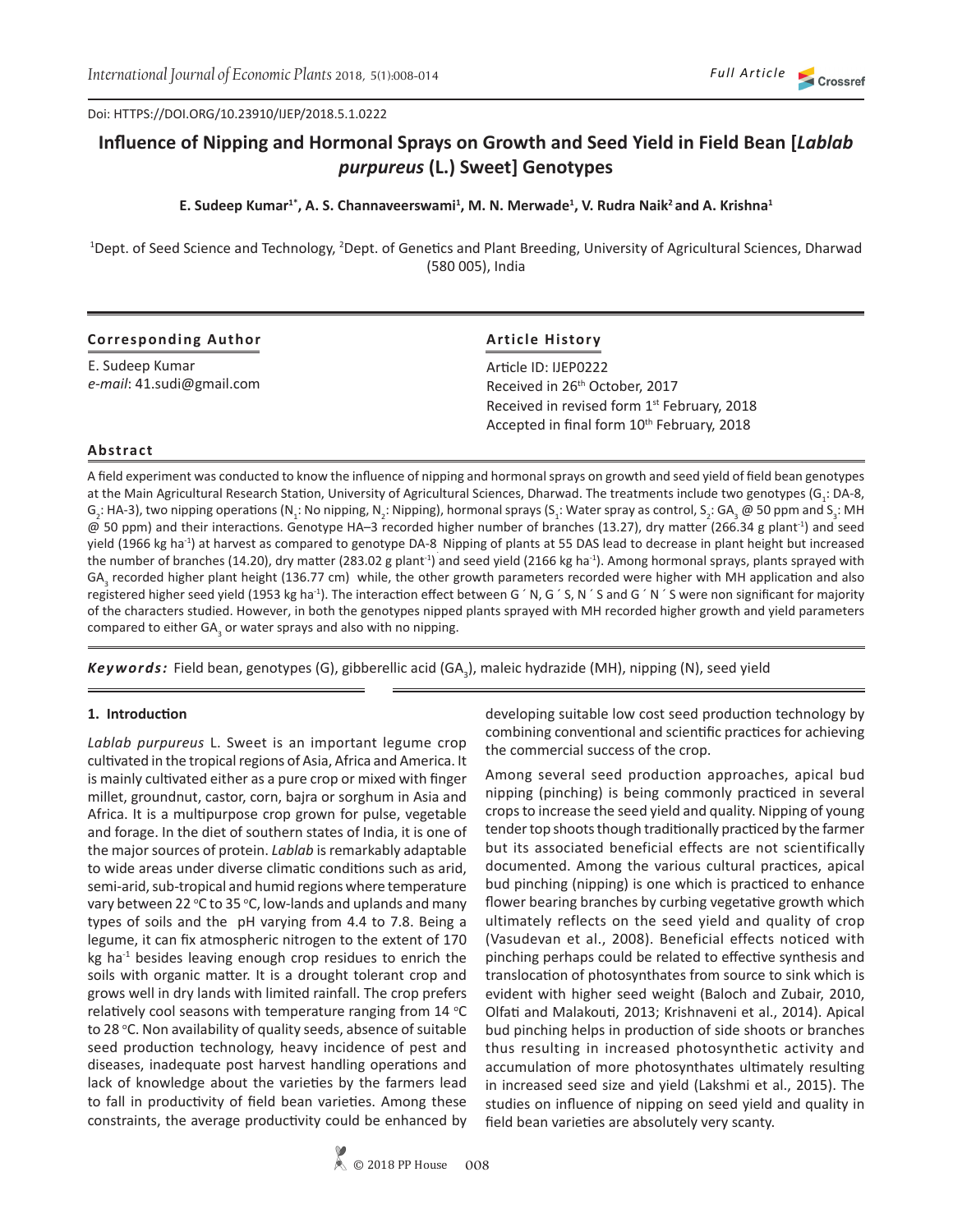A plant hormone is an organic substance other than a nutrient, active in very minute amounts, which is formed in certain parts of the plant and usually transported to other sites, where it evokes specific biochemical, physiological and morphological responses. Growth hormones like GA<sub>3</sub> and Maleic hydrazide (MH) are known to regulate the plant growth in many crops. They play an important role in regulating the physiological process and balancing the source-sink relationship thereby increase in productivity and quality of resultant crop (Lakshmi et al., 2015). Maleic hydrazide (MH) is an inhibitor which arrests apical dominance and induces lateral buds to grow. It causes reduction in stem length which is attributed to a reduction in cell division, cell enlargement, alters osmotic solutes in the cell, restricts permeability of water, imbalances wall pressure and wall synthesis. The increased in number and yield of flowers might be due to increased in number of branches and also removal of apical dominance due to MH which ultimately enhanced the flower production (Navale et al., 2010). Gibberellic acid application brings metabolic changes that affect both quality and quantity of the desired product. It stimulates synthesis of hydrolytic enzymes which are secreted and act on starchy endosperm in turn affecting physiology of seed germination and establishment of seedlings. Gibberellic acid (GA<sub>3</sub>) has been used to increase the length or height of plants, increase the number of flowers and induce flowering (Medina and Saavedra, 2005).

Nipping and hormonal sprays are known to influence the plant characteristics in several ways. The interaction effect of growth regulator (plant hormones) with pinching had a positive influence on yield attributing characters in marigold (Badge et al., 2015). Keeping above constraints in mind, the studies were undertaken to find out the influence of nipping and hormonal sprays on growth and seed yield parametres in field bean genotypes.

## **2. Materials and Methods**

A field experiment was conducted to study the influence of nipping and hormonal spray on growth and seed yield parameters in field bean genotypes during *kharif*, 2009 at Main Agricultural Research Station, University of Agricultural Sciences, Dharwad. The experiment consisted of 12 treatment combinations involving two genotypes (G<sub>1</sub>: DA-8 and G<sub>2</sub>: HA-3), two levels of nipping ( $N_1$ : no nipping and  $N_2$ : nipping) at 55 DAS and three foliar hormonal sprays (S) viz.,  $S_1$ : water spray (control),  $S_2$ : GA<sub>3</sub> (50 ppm),  $S_3$ : MH (50 ppm) and experiment was laid out in Randomized block design with factorial concept in three replications with spacing of  $60x45$  cm<sup>2</sup>.

## **3. Results and Discussion**

# *3.1. Influence of genotypes (G)*

Significant variation in plant height at harvest was observed in field bean genotypes irrespective of nipping and hormonal sprays. In general, DA-8 (G<sub>1</sub>) genotype recorded more plant height (142.40 cm) at harvest. Ironically, the number of

branches (13.27) and number of leaves (53.9) were maximum in HA-3 (G<sub>2</sub>) genotype at the time of harvest (Table 1.), compared to DA-8  $(G_1)$  and such genotypic differences in number of branches and number of leaves were also reported by Merwade (2000); Bulla (2009) in chickpea.

The days to flower initiation and 50% flowering is genetically controlled and influenced by the environment prevailing during crop growth period. HA-3  $(G_2)$  genotype took significantly less (52.96) days to initiate flowering and also for days to 50% flowering (65.85) compared to DA-8  $(G_1)$ genotype, which took more days (Table 2). Similar reports of genotypic variations on days to 50% flowering were made in chickpea by Merwade (2000) and Bulla (2009).

Between the genotypes, HA-3  $(G_2)$  genotype recorded significantly more dry matter (266.34 g plant<sup>-1</sup>), number of pods plant<sup>-1</sup> (114.58) and pod weight plant<sup>-1</sup> (144.76 g) except for pod length (Table 3). Similarly, number of seeds pod $^{-1}$ (4.75), seed yield plant<sup>-1</sup> (122.53 g) and seed yield (1966 kg ha $^{\text{-1}}$ ) was more in HA-3 (G<sub>2</sub>) genotype (Table 4). The differences on seed yield and yield parameters observed between the genotypes in the present study may be attributed to their differences in growth habit and genetic yielding ability. Similar genotypic differences in chickpea with respect to plant growth have been reported by Merwade (2000) and Bulla (2009) in chickpea and on seed yield and yield attributes by Reddy (2005) in cowpea.

# *3.2. Influence of nipping (N)*

Between nipping and no nipping treatments, non-nipped (N<sub>1</sub>) plants recorded significantly more plant height at harvest (136.87 cm) compared to nipped plants  $(N_2)$ . While, nipped plants (N<sub>2</sub>) recorded significantly higher number of branches (14.20), number of leaves (56.6) at harvest compared to nonnipped plants (Table 1).

The higher plant height noticed with no nipping (N<sub>1</sub>) treatment was mainly due to the fact that plants were not nipped and as such plants grew to their original height without reduction. While, number of branches plant $1$  were more in case of nipped plants. This may be due to nipping effect of apical buds which resulted in production of more secondary branches and restriction to vertical growth on account of effective translocation of hormones, particularly auxins which are being diverted to the potential and tertiary shoot buds which in normal conditions remain dormant. According to Singh and Singh (1992) reasons for the above change was that the energy which was provisionally used by the plant was diverted towards branching. Similar reports were made by Shankargoud and Patil (1994) in sunflower, Sharma et al. (2003) in pigeonpea, Khan et al. (2006) in chickpea and Singh and Devi (2006) in pea.

Between nipping treatments, though days to flower initiation was non significant but the nipping treatment took more days (78.37 days) to 50% flowering and recorded higher dry matter plant<sup>-1</sup> at harvest (283.02 g) compared to non nipped plants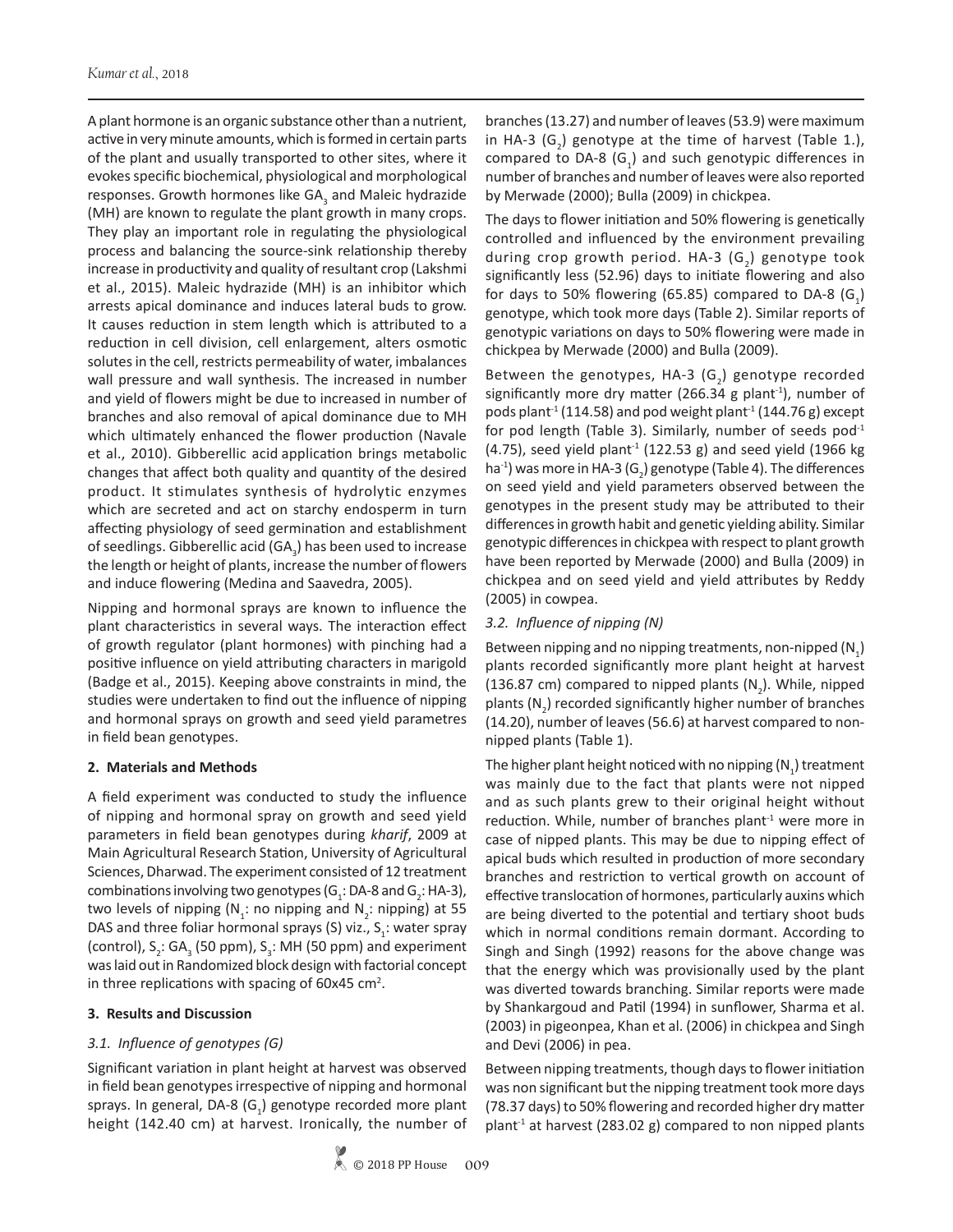| Treatments     |                |                      |                 | Plant height (cm) |        | No. of branches |         |            |       |         | No. of leaves     |             |      |  |
|----------------|----------------|----------------------|-----------------|-------------------|--------|-----------------|---------|------------|-------|---------|-------------------|-------------|------|--|
|                |                |                      | GxNxS           |                   |        |                 | GxNxS   |            |       | GxNxS   |                   |             |      |  |
|                |                | $S_{1}$              | $S_{1}$         | $S_{\rm a}$       | GxN    | $S_{1}$         | $S_{1}$ | $S_{2}$    | GxN   | $S_{1}$ | $S_{1}$           | $S_{\rm a}$ | GxN  |  |
| G <sub>1</sub> | $N_{1}$        | 148.20               | 161.60          | 140.60            | 150.13 | 10.20           | 9.80    | 10.64      | 10.21 | 44.1    | 40.5              | 47.3        | 44.0 |  |
|                | $N_{2}$        | 135.40               | 139.88          | 128.70            | 134.66 | 13.74           | 12.00   | 13.89      | 13.21 | 54.1    | 52.6              | 54.6        | 53.8 |  |
| G <sub>2</sub> | $N_{1}$        | 123.30               | 124.50          | 123.00            | 123.60 | 11.41           | 10.99   | 11.67      | 11.36 | 48.0    | 47.8              | 49.5        | 48.4 |  |
|                | $N_{2}$        | 115.08               | 121.10          | 114.36            | 116.85 | 14.67           | 14.09   | 16.80      | 15.19 | 58.1    | 58.0              | 62.2        | 59.4 |  |
| GxS            | G <sub>1</sub> | 141.80               | 150.74          | 134.65            | 142.40 | 11.97           | 10.90   | 12.27      | 11.71 | 49.1    | 46.6              | 50.9        | 48.9 |  |
|                | G <sub>2</sub> | 119.19               | 122.80          | 118.68            | 120.22 | 13.04           | 12.54   | 14.24      | 13.27 | 53.0    | 52.9              | 55.8        | 53.9 |  |
| <b>N</b> x S   | $N_{1}$        | 135.75               | 143.05          | 131.80            | 136.87 | 10.81           | 10.39   | 11.16      | 10.78 | 46.1    | 44.2              | 48.4        | 46.2 |  |
|                | $N_{2}$        | 125.24               | 130.49          | 121.53            | 125.75 | 14.21           | 13.04   | 15.35      | 14.20 | 56.1    | 55.3              | 58.4        | 56.6 |  |
|                | Mean           | 130.50               | 136.77          | 126.67            | 131.31 | 12.51           | 11.72   | 13.25      | 12.49 | 51.1    | 49.7              | 53.4        | 51.4 |  |
|                |                | For comparison means | SE <sub>m</sub> | CD                |        |                 | S.Em±   | CD         |       |         | S.Em <sub>±</sub> | <b>CD</b>   |      |  |
| 0f             |                |                      |                 | $(p=0.05)$        |        |                 |         | $(p=0.05)$ |       |         |                   | $(p=0.05)$  |      |  |
|                | Genotypes (G)  |                      | 0.416           | 1.220             |        |                 | 0.30    | 0.87       |       |         | 0.89              | 2.62        |      |  |
| Nipping(N)     |                |                      | 0.416           | 1.220             |        |                 | 0.30    | 0.87       |       |         | 0.89              | 2.62        |      |  |
| Sprays (S)     |                |                      | 0.509           | 1.494             |        |                 | 0.36    | 1.07       |       |         | 1.09              | <b>NS</b>   |      |  |
| GxN            |                |                      | 0.588           | 1.725             |        |                 | 0.42    | <b>NS</b>  |       |         | 1.26              | <b>NS</b>   |      |  |
| GxS            |                |                      | 0.720           | 2.112             |        |                 | 0.51    | <b>NS</b>  |       |         | 1.55              | <b>NS</b>   |      |  |
| <b>NxS</b>     |                |                      | 0.720           | <b>NS</b>         |        |                 | 0.51    | <b>NS</b>  |       |         | 1.55              | <b>NS</b>   |      |  |
| GxNxS          |                |                      | 1.019           | 2.987             |        |                 | 0.73    | <b>NS</b>  |       |         | 2.19              | <b>NS</b>   |      |  |

Table 1: Effect of nipping and hormonal spray on plant height, no. of branches and number of leaves at harvest in field bean genotypes

NS: Non Significant; Genotypes (G): G1- DA-8; G<sub>2</sub>- HA-3; Nipping (N): N<sub>1</sub>- No nipping; N<sub>2</sub>- Nipping; Hormonal sprays (S) : S<sub>1</sub>: Water spray (Control);  $S_2$ : GA3 (50 ppm);  $S_3$ - MH (50 ppm)

(76.42 days and 213.18 g plant<sup>-1</sup>, respectively) (Table 2). The delay in flowering in nipped plants may be due to the fact that nipping of apical buds temporarily hinders the multiplication of meristematic cells in the growing tip. The results are in conformity with Gujar and Srivatsava (1972); Sajjan et al. (2002) in okra; Sudarshan (2004) in fenugreek.

The plants nipped (N<sub>2</sub>) at 55 days after sowing (DAS) recorded significantly highest values for all the seed yield parameters. The number of pods plant<sup>-1</sup> (120.02), pod length (5.31 cm), pod weight plant<sup>-1</sup> (156.20 g) (Table 3), seeds pod<sup>-1</sup> (4.87), seed yield plant<sup>-1</sup> (134.98 g) and ha<sup>-1</sup> (2166 kg) (Table 4) were more with nipping treatment. This increase in seed yield and yield attributing parameters noticed with nipping was attributed to production of more number of productive branches in chickpea by Khan et al. (2006). According to Singh and Singh (1992) and Singh and Devi (2006) nipping is known to accumulate more photosynthates which are utilized for production of more number of pods bearing branches and more number of seeds pod $1$  in pea. Similarly, Khan et al. (2006) opined that although the correlation between number of branches and seed yield is always positive and their magnitude has been increased considerably in chickpea with

nipping. Similar increase in seed yield and yield parameters with nipping were also reported by Sharma et al. (2003) in pigeonpea and Reddy (2005) in cowpea.

#### *3.3. Influence of hormonal spray (H)*

The plant height at harvest was significantly higher in GA $_{_3}$  (50  $\,$ ppm)  $(S_2)$  and was least in MH (50 ppm)  $(S_3)$ . The plant height at harvest was markedly maximum (136.77 cm) (Table 1), took less (66.44 days) to flower initiation and (75.95 days) to 50% flowering with GA<sub>3</sub> 50 ppm spray (Table 2). This is due to hormonal action of enhancing cell elongation. Further, GA, acts at the gene level influencing the translation and transcription mechanisms of protein biosynthesis (Key, 1969), hus resulting in early flowering compared to MH (S<sub>3</sub>) and control (S<sub>1</sub>). Similar results were obtained in okra by Shrivastava and Sachan (1971). On the contrary, at harvest significantly higher values for number of branches (13.25), number of leaves (53.4) (Table 1) and dry matter production at harvest (260.67 g plant<sup>-1</sup>) were recorded with MH spray over  $GA_3$  and control (Table 2). These findings are similar to the findings of Chauhan and Singh (1972) in capsicum. The apical growth is antagonized by MH, which might have helped to increase accumulation of metabolites and diverted towards the axillary buds in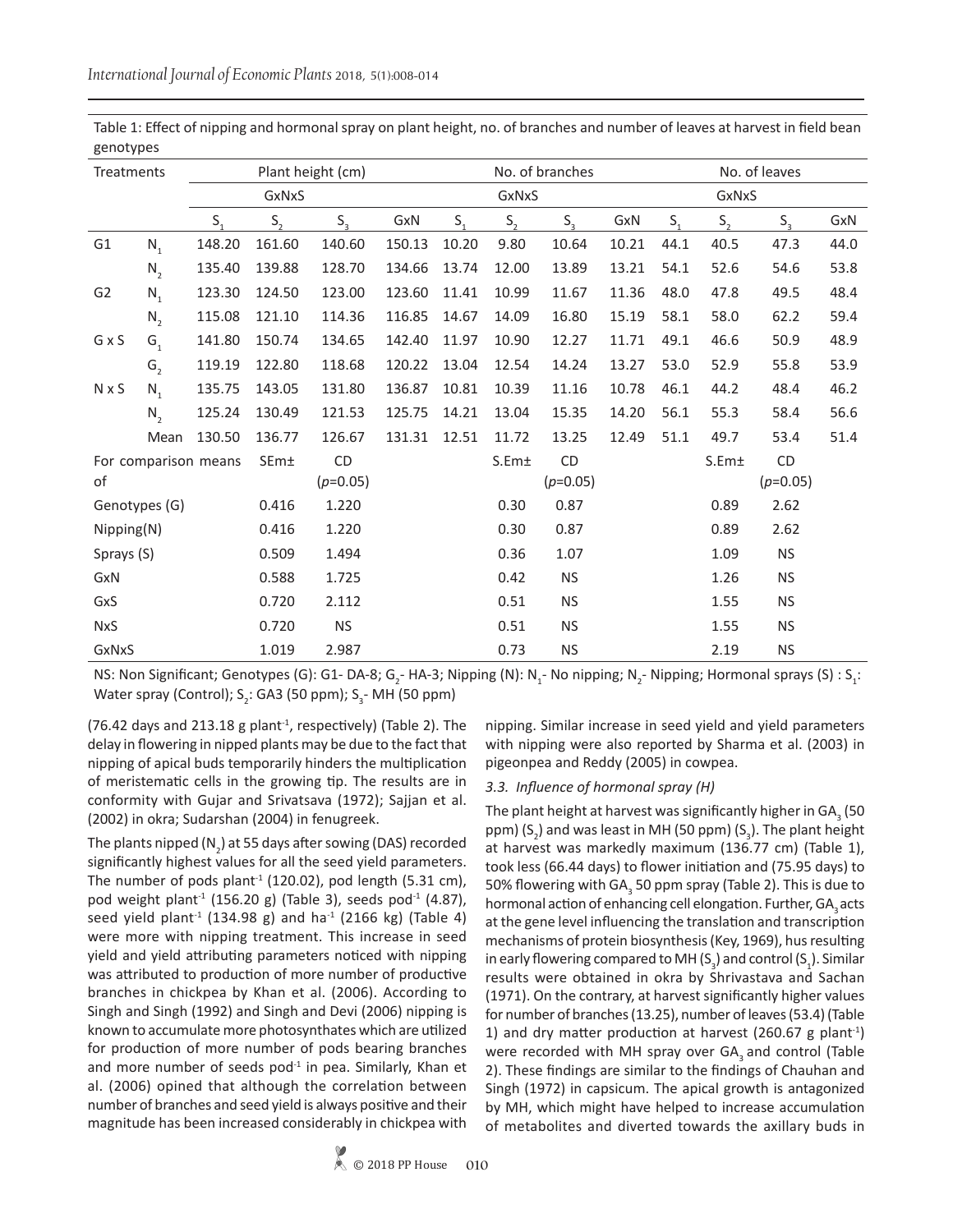| Treatments     |                |       |         | Days to flower initiation |       |         |         | Days to 50% flowering       |       | Dry matter at harvest (g plant <sup>-1</sup> ) |         |                            |        |  |
|----------------|----------------|-------|---------|---------------------------|-------|---------|---------|-----------------------------|-------|------------------------------------------------|---------|----------------------------|--------|--|
| GxNxS          |                |       |         |                           |       | GxNxS   |         | GxNxS                       |       |                                                |         |                            |        |  |
| S,             |                |       | $S_{1}$ | $S_{\rm a}$               | GxN   | $S_{1}$ | $S_{1}$ | $S_{\scriptscriptstyle{2}}$ | GxN   | $S_{1}$                                        | $S_{1}$ | $S_{\scriptscriptstyle 2}$ | GxN    |  |
| $G_{1}$        | $N_{1}$        | 81.67 | 79.67   | 80.42                     | 80.58 | 88.00   | 86.42   | 89.00                       | 87.81 | 199.57                                         | 193.68  | 202.64                     | 198.63 |  |
|                | $N_{2}$        | 82.38 | 81.51   | 81.69                     | 81.86 | 90.00   | 89.18   | 91.00                       | 90.06 | 260.15                                         | 246.52  | 276.56                     | 261.08 |  |
| G <sub>2</sub> | $N_{1}$        | 52.50 | 51.19   | 52.00                     | 51.90 | 65.53   | 62.19   | 67.35                       | 65.02 | 223.67                                         | 218.13  | 241.40                     | 227.73 |  |
|                | $N_{2}$        | 54.00 | 53.39   | 53.91                     | 53.77 | 67.00   | 66.00   | 67.03                       | 66.68 | 311.06                                         | 281.71  | 322.10                     | 304.96 |  |
| GxS            | G <sub>1</sub> | 82.02 | 80.59   | 81.06                     | 81.22 | 89.00   | 87.80   | 90.00                       | 88.93 | 229.86                                         | 220.10  | 239.60                     | 229.85 |  |
|                | G <sub>2</sub> | 53.25 | 52.29   | 52.96                     | 52.83 | 66.27   | 64.10   | 67.19                       | 65.85 | 267.37                                         | 249.92  | 281.75                     | 266.34 |  |
| <b>NxS</b>     | $N_{1}$        | 67.08 | 65.43   | 66.21                     | 66.24 | 76.77   | 74.31   | 78.18                       | 76.42 | 211.62                                         | 205.91  | 222.02                     | 213.18 |  |
|                | $N_{2}$        | 68.19 | 67.45   | 67.80                     | 67.81 | 78.50   | 77.59   | 79.01                       | 78.37 | 285.61                                         | 264.12  | 299.33                     | 283.02 |  |
| Mean           |                | 67.64 | 66.44   | 67.01                     | 67.03 | 77.63   | 75.95   | 78.59                       | 77.39 | 248.61                                         | 235.01  | 260.67                     | 248.10 |  |
| For comparison |                |       | SEm±    | CD                        |       |         | SEm±    | CD                          |       |                                                | SEm±    | CD                         |        |  |
| means of       |                |       |         | $(p=0.05)$                |       |         |         | $(p=0.05)$                  |       |                                                |         | $(p=0.05)$                 |        |  |
| Genotypes (G)  |                |       | 0.58    | 1.70                      |       |         | 0.46    | 1.35                        |       |                                                | 3.63    | 10.64                      |        |  |
| Nipping (N)    |                |       | 0.58    | <b>NS</b>                 |       |         | 0.46    | 1.35                        |       |                                                | 3.63    | 10.64                      |        |  |
| Sprays (S)     |                |       | 0.71    | <b>NS</b>                 |       |         | 0.56    | 1.65                        |       |                                                | 4.44    | 13.03                      |        |  |
| GxN            |                |       | 0.82    | <b>NS</b>                 |       |         | 0.65    | <b>NS</b>                   |       |                                                | 5.13    | <b>NS</b>                  |        |  |
| GxS            |                |       | 1.00    | <b>NS</b>                 |       |         | 0.80    | <b>NS</b>                   |       |                                                | 6.28    | <b>NS</b>                  |        |  |
| <b>NxS</b>     |                |       | 1.00    | <b>NS</b>                 |       |         | 0.80    | <b>NS</b>                   |       |                                                | 6.28    | <b>NS</b>                  |        |  |
| GxNxS          |                |       | 1.42    | <b>NS</b>                 |       |         | 1.12    | <b>NS</b>                   |       |                                                | 8.89    | <b>NS</b>                  |        |  |

Table 2: Effect of nipping and hormonal spray on days to flower initiation, days to 50% flowering and dry matter production in field bean genotypes

NS: Non significant; Genotypes (G): G<sub>1</sub>- DA-8; G<sub>2</sub>- HA-3; Nipping (N): N<sub>1</sub>- No nipping; N<sub>2</sub>: Nipping; Hormonal sprays (S): S<sub>1</sub>: Water spray (Control);  $S_2$ : GA<sub>3</sub> (50 ppm);  $S_3$ : MH (50 ppm)

the production of more number of branches and leaves and there by increased the spread of plants. These results are in conformity with those of Singh and Sarkar (1976) in soybean and of Vilas (1985) in cowpea.

The foliar spray of hormones showed significant differences on seed yield and yield attributes. The number of pods plant $1$  $(120.02)$  and pod weight plant<sup>-1</sup>  $(156.20 g)$  (Table 3), seed yield plant<sup>-1</sup> (121.69 g) and ha<sup>-1</sup> (1953 kg) (Table 4) were significantly more with MH spray over other treatments. Pod length and number of seeds pod $1$  did not exhibit any significant difference among hormonal spray. The significant increase in seed yield and yield attributes obtained with the spray of hormones may be attributed to more number of productive branches plant<sup>-1</sup>, leaves plant<sup>-1</sup> and pods plant<sup>-1</sup>. Further, growth regulators influence carbon cycle in plant with higher  $\mathrm{CO}_2$  fixation and efficient translocation of synthates towards developing seed (Menon and Srivastava, 1984; Tripathi, et al., 2001) in chickpea. The similar higher seed yield obtained is attributed to altering of dry matter distribution in the plant or by regulating growth (Cathey, 1964).

#### *3.4. Interaction of genotypes and nipping (G×N)*

The plant height at harvest differed significantly but numbers

of branches and number of leaves were found to be non significant due to interaction effect of genotypes and nipping. The plant height at harvest was maximum (150.13 cm) in DA-8 genotype in no nipping treatment whereas, nipped plants showed lesser plant height in both the genotypes (Table 1). Similarly increase in number of branches due to nipping treatments were also reported by Iyyannagouda, (2003) in coriander, Sajjan and Jamadar (2003) in bhendi and Sudarshan (2004) in fenugreek and was related to production of auxin, which in turn stimulates buds sprouting. Likewise, days to flower initiation, 50% flowering and dry matter production did not show any significant variation due to interactions of genotypes and nipping.

The nipping treatment within field bean genotypes namely HA-3 and DA-8 has resulted in production of higher number of pods plant<sup>-1</sup> (136.21 and 115.23), pod weight plant<sup>-1</sup> (173.19 g and 139.22 g), pod length (5.46 cm and 5.17 cm) (Table 3), seeds pod<sup>-1</sup> (5.06 and 4.67), seed yield plant<sup>-1</sup> (144.22 g and 125.73 g) and ha<sup>-1</sup> (2315 kg and 2018 kg) respectively over respective no nipping treatments (Table 4). Although, nipping treatment in both the genotypes has not shown any significant influence on any of seed yield parameters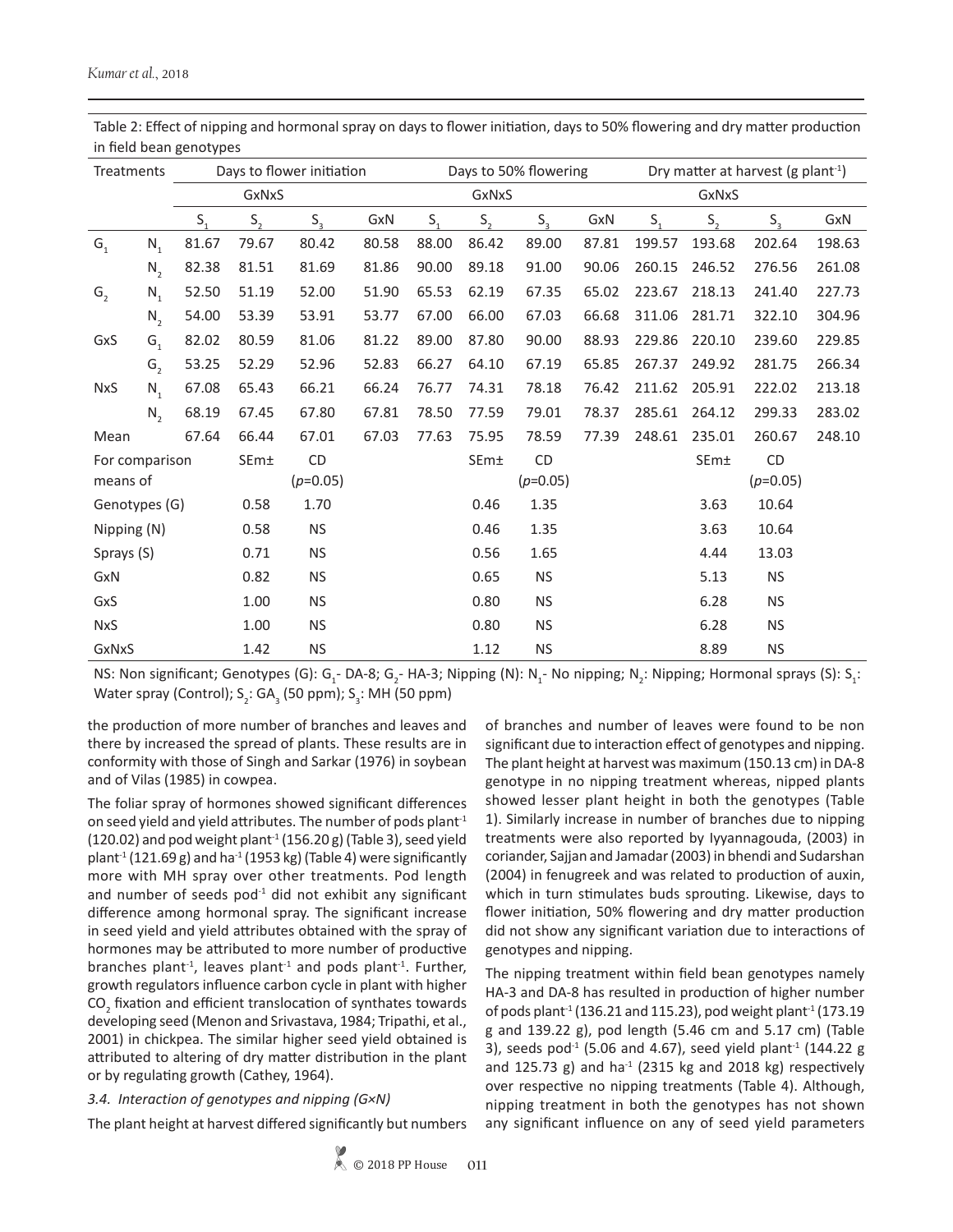*International Journal of Economic Plants* 2018, 5(1):008-014

| Table 3: Effect of hipping and hormonal spray on no. of pods, pod weight plant + and pod length in field bean genotypes |         |         |         |                                 |        |         |         |                                    |        |                 |         |                         |      |
|-------------------------------------------------------------------------------------------------------------------------|---------|---------|---------|---------------------------------|--------|---------|---------|------------------------------------|--------|-----------------|---------|-------------------------|------|
| Treatments                                                                                                              |         |         |         | No. of pods plant <sup>-1</sup> |        |         |         | Pod weight plant <sup>-1</sup> (g) |        | Pod length (cm) |         |                         |      |
| GxNxS                                                                                                                   |         |         |         |                                 |        | GxNxS   |         |                                    |        |                 |         |                         |      |
|                                                                                                                         |         | $S_{1}$ | $S_{2}$ | $S_{\rm a}$                     | GxN    | $S_{1}$ | $S_{1}$ | $S_{\rm a}$                        | GxN    | $S_{1}$         | $S_{2}$ | $S_{\rm a}$             | GxN  |
| G <sub>1</sub>                                                                                                          | $N_{1}$ | 79.20   | 72.06   | 82.80                           | 78.02  | 100.95  | 96.65   | 101.02                             | 99.54  | 4.92            | 4.60    | 4.91                    | 4.81 |
|                                                                                                                         | $N_{2}$ | 115.77  | 112.74  | 117.19                          | 115.23 | 139.50  | 127.30  | 150.86                             | 139.22 | 5.03            | 5.29    | 5.18                    | 5.17 |
| G <sub>2</sub>                                                                                                          | $N_{1}$ | 97.26   | 83.24   | 98.39                           | 92.96  | 114.06  | 111.31  | 123.61                             | 116.33 | 4.79            | 4.89    | 5.15                    | 4.95 |
|                                                                                                                         | $N_{2}$ | 133.82  | 129.60  | 145.20                          | 136.21 | 180.66  | 152.52  | 186.39                             | 173.19 | 5.45            | 5.33    | 5.59                    | 5.46 |
| GxS                                                                                                                     | $G_{1}$ | 97.48   | 92.40   | 99.99                           | 96.63  | 120.22  | 111.98  | 125.94                             | 119.38 | 4.98            | 4.94    | 5.05                    | 4.99 |
|                                                                                                                         | G,      | 115.54  | 106.42  | 121.80                          | 114.58 | 147.36  | 131.91  | 155.00                             | 144.76 | 5.12            | 5.11    | 5.37                    | 5.20 |
| <b>NxS</b>                                                                                                              | $N_{1}$ | 88.23   | 77.65   | 90.59                           | 85.49  | 107.50  | 103.98  | 112.32                             | 107.93 | 4.86            | 4.75    | 5.03                    | 4.88 |
|                                                                                                                         | $N_{2}$ | 124.79  | 121.17  | 131.20                          | 125.72 | 160.08  | 139.91  | 168.62                             | 156.20 | 5.24            | 5.31    | 5.38                    | 5.31 |
| Mean                                                                                                                    |         | 106.51  | 99.41   | 110.90                          | 105.60 | 133.79  | 121.95  | 140.47                             | 132.07 | 5.05            | 5.03    | 5.21                    | 5.10 |
| For comparison<br>means of                                                                                              |         |         | SEm±    | CD<br>$(p=0.05)$                |        |         | SEm±    | <b>CD</b><br>$(p=0.05)$            |        |                 | SEm±    | <b>CD</b><br>$(p=0.05)$ |      |
| Genotypes (G)                                                                                                           |         |         | 1.36    | 3.98                            |        |         | 3.18    | 9.34                               |        |                 | 0.11    | <b>NS</b>               |      |
| Nipping(N)                                                                                                              |         |         | 1.36    | 3.98                            |        |         | 3.18    | 9.34                               |        |                 | 0.11    | 0.32                    |      |
| Sprays (S)                                                                                                              |         |         | 1.66    | 4.88                            |        |         | 3.90    | 11.44                              |        |                 | 0.13    | <b>NS</b>               |      |
| GxN                                                                                                                     |         |         | 1.92    | <b>NS</b>                       |        |         | 4.50    | <b>NS</b>                          |        |                 | 0.15    | <b>NS</b>               |      |
| GxS                                                                                                                     |         |         | 2.35    | <b>NS</b>                       |        |         | 5.51    | <b>NS</b>                          |        |                 | 0.19    | <b>NS</b>               |      |
| <b>NxS</b>                                                                                                              |         |         | 2.35    | <b>NS</b>                       |        |         | 5.51    | <b>NS</b>                          |        |                 | 0.19    | <b>NS</b>               |      |
| GxNxS                                                                                                                   |         |         | 3.33    | <b>NS</b>                       |        |         | 7.80    | <b>NS</b>                          |        |                 | 0.26    | <b>NS</b>               |      |

Table 3: Effect of nipping and hormonal spray on no. of pods, pod weight plant<sup>-1</sup> and pod length in field bean genotypes

NS: Non Significant; Genotypes (G): G<sub>1</sub>-DA-8; G<sub>2</sub>-HA-3; Nipping (N): N<sub>1</sub>-No nipping; N<sub>2</sub>-Nipping; Hormonal sprays (S) : S<sub>1</sub>: Water spray (Control);  $S_2$ : GA<sub>3</sub> (50 ppm);  $S_3$ - MH (50 ppm)

and yield, the nipping in field bean was found beneficial to enhance these yield traits. Similar increase in seed yield traits and yield were reported by Shankargoud and Patil (1994) in sunflower, Sharma et al. (2003) in pigeonpea and Khan et al. (2006) in chickpea.

## *3.5. Interaction of genotypes and hormonal spray (G×S)*

Foliar spray of GA 50 ppm in DA-8 and HA-3 recorded relatively more plant height (90.09 cm and 58.38 cm) and number of branches (14.24 and 10.90) (Table 1) respectively at harvest compared to MH spray. This marginal increase observed in these two growth parameters in the present study may be related to poor genotypic responses for foliar sprays of growth regulators owing to limited genetic potential of the genotypes. Likewise, days to flower initiation, 50% flowering and dry matter production was not influenced by foliar spray of hormones in both field bean genotypes which is also a genetic trait of these genotypes.

In the present study, the combination effect of genotype and hormonal spray (GxS) was found to be non significant on yield and yield attributes. However, pods plant<sup>-1</sup> (121.80), pod weight (155.0 g), pod length (5.37) (Table 3), seeds pod $^{-1}$  $(4.92)$ , seed yield plant<sup>-1</sup> (129.84 g) and ha<sup>-1</sup> (2083.86 kg) were numerically more in genotype HA-3 sprayed with MH  $(G_2S_3)$  (Table 4). The final seed yield ha $^{-1}$  was maximum (2084 kg and 1822 kg) in both the field bean genotypes sprayed with MH 50 ppm compared to either GA<sub>3</sub> or water spray treatments. Similar increase in yield was reported by Reddy (2005) in vegetable cowpea and was attributed to more number of productive branches, leaf thickness, number of pods plant<sup>-1</sup>, number of seeds pod $-1$  and total dry matter. These findings are also supported by the results obtained by Sharma et al. (2003) in pigeonpea.

## *3.6. Interaction of nipping and hormonal spray (N×S)*

In the present investigation, plant height, number of branches, number of leaves, days to flower initiation, days to 50% flowering and dry matter production at various stages were not influenced by the combined effect of nipping and foliar sprays. However, the plant height was relatively more at all the stages of growth in non-nipped plants with all the hormonal sprays compared to control as expected, while number of branches were more at harvest in nipped plants with all the foliar sprays of the growth regulators which was also expected with these treatments, since nipping results in arresting vertical growth and stimulates shoot axillary buds. The results are in accordance with the earlier reports made by Iyyannagouda (2003) in coriander and Reddy (2005) in cowpea.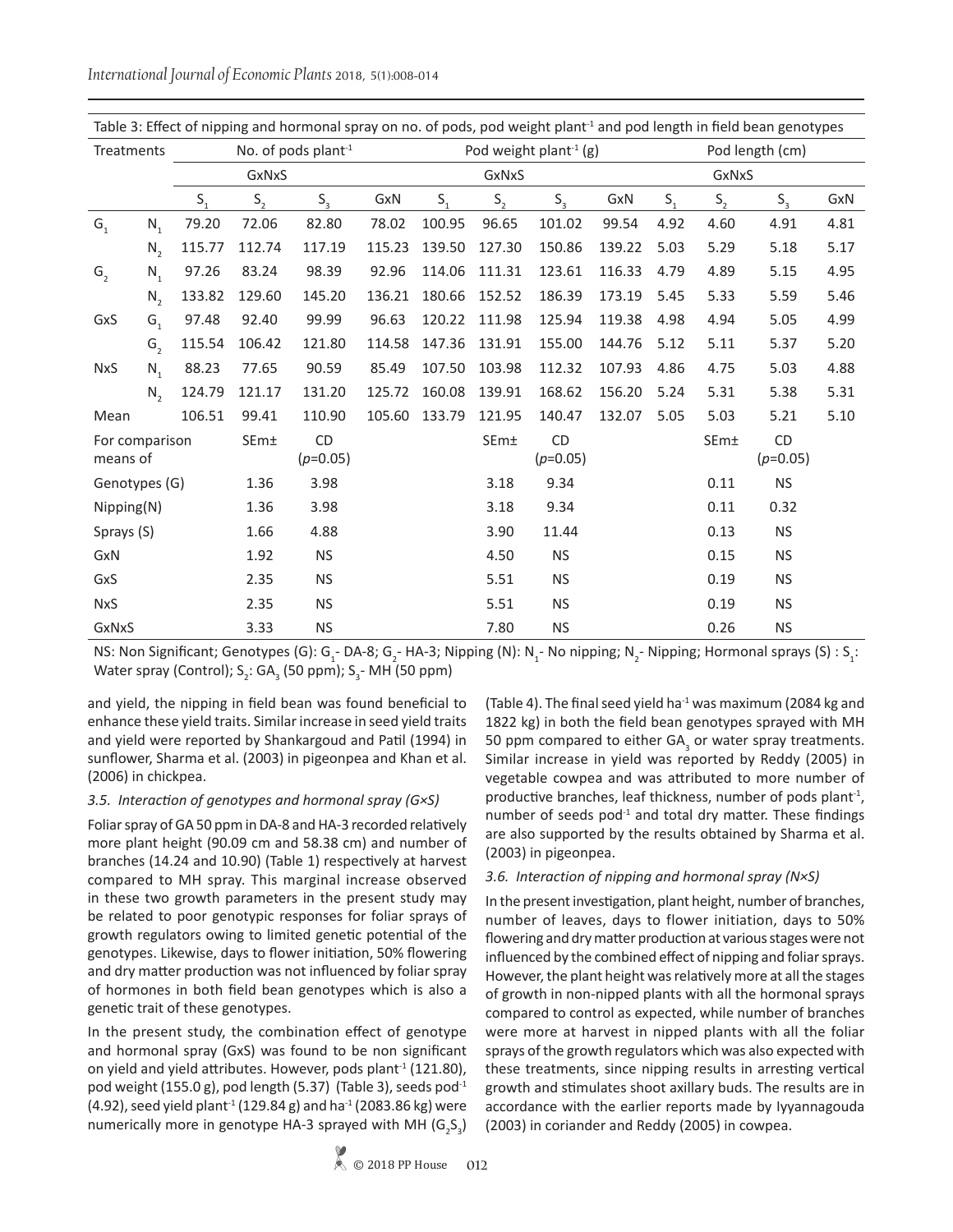| Treatments     |                |         |         | Seeds pod <sup>-1</sup> |      |         | Seed yield plant <sup>-1</sup> (g) |             |        |         |         | Seed yield ha <sup>-1</sup> (kg) |      |  |  |
|----------------|----------------|---------|---------|-------------------------|------|---------|------------------------------------|-------------|--------|---------|---------|----------------------------------|------|--|--|
|                |                |         | GxNxS   |                         |      |         | GxNxS                              |             | GxNxS  |         |         |                                  |      |  |  |
|                |                | $S_{1}$ | $S_{2}$ | $S_{\rm a}$             | GxN  | $S_{1}$ | $S_{1}$                            | $S_{\rm a}$ | GxN    | $S_{1}$ | $S_{1}$ | $S_{\rm o}$                      | GxN  |  |  |
| G <sub>1</sub> | $N_{1}$        | 3.80    | 3.63    | 4.20                    | 3.88 | 75.78   | 62.37                              | 90.70       | 76.28  | 1216    | 1001    | 1456                             | 1224 |  |  |
|                | $N_{2}$        | 4.67    | 4.60    | 4.74                    | 4.67 | 122.19  | 118.60                             | 136.39      | 125.73 | 1961    | 1904    | 2189                             | 2018 |  |  |
| G <sub>2</sub> | $N_{1}$        | 4.40    | 4.34    | 4.57                    | 4.44 | 102.59  | 96.34                              | 103.57      | 100.83 | 1646    | 1546    | 1662                             | 1618 |  |  |
|                | $N_{2}$        | 5.08    | 4.82    | 5.28                    | 5.06 | 137.91  | 138.65                             | 156.11      | 144.22 | 2213    | 2225    | 2505                             | 2315 |  |  |
| GxS            | $G_1$          | 4.24    | 4.12    | 4.47                    | 4.28 | 98.99   | 90.49                              | 113.55      | 101.01 | 1589    | 1452    | 1822                             | 1621 |  |  |
|                | G <sub>2</sub> | 4.74    | 4.58    | 4.92                    | 4.75 | 120.25  | 117.49                             | 129.84      | 122.53 | 1929    | 1886    | 2084                             | 1966 |  |  |
| <b>NxS</b>     | $N_{1}$        | 4.10    | 3.99    | 4.39                    | 4.16 | 89.18   | 79.35                              | 97.14       | 88.56  | 1431    | 1273    | 1559                             | 1421 |  |  |
|                | $N_{2}$        | 4.88    | 4.71    | 5.01                    | 4.87 | 130.05  | 128.63                             | 146.25      | 134.98 | 2087    | 2064    | 2347                             | 2166 |  |  |
| Mean           |                | 4.49    | 4.35    | 4.70                    | 4.51 | 109.62  | 103.99                             | 121.69      | 111.77 | 1759    | 1669    | 1953                             | 1794 |  |  |
| For comparison |                |         | SEm±    | CD                      |      |         | SEm±                               | CD          |        |         | SEm±    | <b>CD</b>                        |      |  |  |
| means of       |                |         |         | $(p=0.05)$              |      |         |                                    | $(p=0.05)$  |        |         |         | $(p=0.05)$                       |      |  |  |
| Genotypes (G)  |                |         | 0.11    | 0.32                    |      |         | 3.51                               | 10.31       |        |         | 56.40   | 165.40                           |      |  |  |
| Nipping (N)    |                |         | 0.11    | 0.32                    |      |         | 3.51                               | 10.31       |        |         | 56.40   | 165.41                           |      |  |  |
| Sprays (S)     |                |         | 0.13    | <b>NS</b>               |      |         | 4.30                               | 12.62       |        |         | 69.08   | 202.57                           |      |  |  |
| GxN            |                |         | 0.15    | <b>NS</b>               |      |         | 4.97                               | <b>NS</b>   |        |         | 79.77   | <b>NS</b>                        |      |  |  |
| GxS            |                |         | 0.19    | <b>NS</b>               |      |         | 6.09                               | <b>NS</b>   |        |         | 97.69   | <b>NS</b>                        |      |  |  |
| <b>NxS</b>     |                |         | 0.19    | <b>NS</b>               |      |         | 6.09                               | <b>NS</b>   |        |         | 97.69   | <b>NS</b>                        |      |  |  |
| GxNxS          |                |         | 0.27    | <b>NS</b>               |      |         | 8.61                               | <b>NS</b>   |        |         | 138.16  | <b>NS</b>                        |      |  |  |

Table 4: Effect of nipping and hormonal spray on number of seeds pod $-1$ , seed yield plant $-1$  and seed yield ha $-1$  in field bean genotypes

NS: Non Significant; Genotypes (G):  $G_1$ - DA-8;  $G_2$ - HA-3; Nipping (N): N<sub>1</sub>- No nipping; N<sub>2</sub>- Nipping; Hormonal sprays (S): S<sub>1</sub>: Water spray (Control);  $S_2$ : GA<sub>3</sub> (50 ppm); S<sub>3</sub>: MH (50 ppm)

Over all, the seed yield and yield parameters were not much influenced due to interaction effects of nipping and hormonal spray. However, among the interactions of NxS, it was evident that in nipped plants and sprayed with hormones increased yield compared to non nipped plants without hormonal spray. Similarly, the various seed yield traits were also higher in nipped plants and sprayed with growth hormones. The investigation has indicated a relatively more beneficial influence of both nipping and hormonal spray on yield and yield attributes. The results are also in agreement with the findings of Iyyannagouda (2003) in coriander and Reddy (2005) in cowpea due to nipping and hormonal spray.

## *3.7. Interaction of genotypes, nipping and hormonal spray (G×N×S)*

For majority of the growth, yield and quality parameters studied, the HA-3 genotype nipped and sprayed with MH  $(G_2N_2S_3)$  interaction treatment combination recorded numerically higher values for most of the growth, yield and quality parameters. Within DA-8 genotype also nipped plants sprayed with MH  $(G_{1}N_{2}S_{3})$  outperformed other treatment combinations. However, the result of the present study has

shown relatively beneficial influence of nipping and hormonal spray in both the field bean genotypes on all these parameters. Similar beneficial effects of nipping and hormonal spray are earlier reported by Iyyannagouda (2003) in coriander, Sudarshan (2004) in fenugreek, Reddy (2005) in cowpea and Bulla (2009) in chickpea.

## **4. Conclusion**

Between the genotypes, HA–3 genotype recorded higher growth, yield and seed quality parameters over DA-8. Nipping of plants at 55 DAS showed significantly higher growth, yield and seed quality attributes compared to no nipping. Higher seed yield and seed quality attributes were highest with MH sprayed plants over GA<sub>3</sub>. The interaction effects were non significant for majority of the characters studied. However, in both the genotypes nipped plants sprayed with MH recorded higher growth, yield and quality parameters.

## **5. References**

Badge, S., Panchbhai, D.M., Ghajbhiye, R.P., 2015. Nutrient content, uptake and yield in African marigold (*Tagetes*